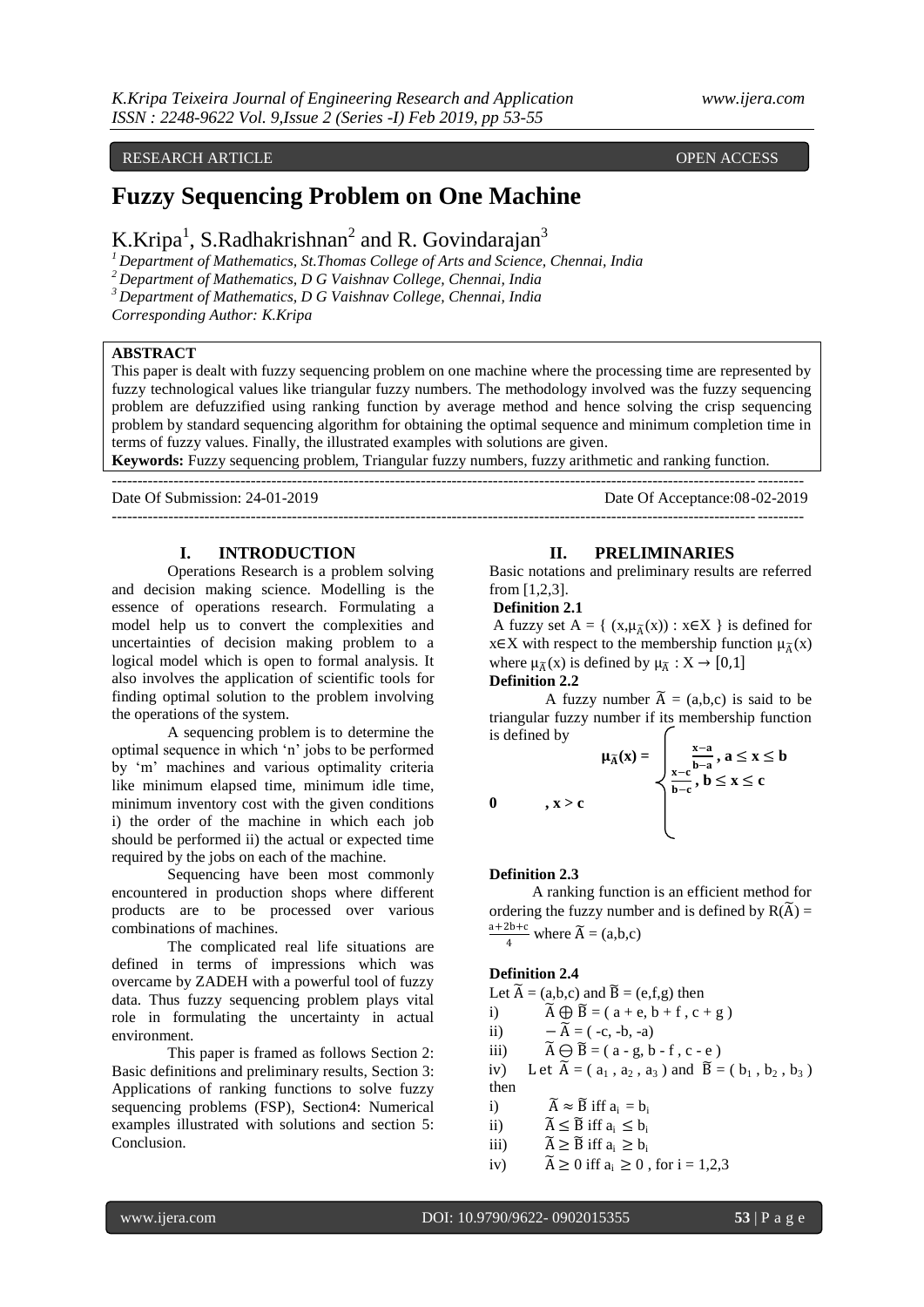## **Definition 2.5**

If  $(x_i, y_i, z_i)$  is a triangular fuzzy number then the relation  $x_i \leq y_i \leq z_i$  for

 $i = 1,2,3,...$  is called bounded constraint.

3. Application of ranking function to solve fuzzy sequencing problem

3.1 Algorithm for solving fuzzy sequencing problem

Consider 'n' different jobs processing on a single machine where the processing time is given with the following objective:

- 1. Any new job that arrives doesnot disturb the processing of these 'n' jobs.
- 2. If new job arrives, it has to wait for being considered in the next batch of jobs after the processing of the current 'n' jobs is completed.

The optimal solution to the fuzzy sequencing problem is to determine the optimal sequence and the completion time to perform all the jobs.

This type of problem can be completely described as

- 1. Only one machine is involved.
- 2. The expected processing time is denoted by  $(x_i, y_i, z_i)$
- The procedure for the solution of the above problem is described as follows:
- 1. Using ranking function for the fuzzy sequencing problem is defuzzified into crisp sequencing algorithm.
- 2. The optimal sequence for crisp sequencing problem can be determined by the following rules:
- i) Shortest processing time (SPT) rule:
- By this rule, the jobs are sequenced such that the job with least processing time is processed first, followed by the one with next smallest processing time and so on.
- ii) First come first serve (FCFS) rule:
- By this rule, the sequence of jobs are determined on first come first serve basis.
- iii) Slack time remaining (STR) rule:

Slack time for a job is determined by subtracting the processing time from due date of a job.

Slack time of a job =  $d_i - t_i$  where  $d_i$  = due date of job i ,  $t_i$  = processing time of job i.

The jobs are sequenced in such a way that the jobs with minimum slack time are processed first followed by the next leat slack time and so on.

#### iv) Earliest due date (EDD) rule:

In this rule, jobs are sequenced in the increasing order of due dates.

4.Numerical examples are illustrated with solutions:

 The information regarding jobs to be scheduled through one machine is given below:

$$
\begin{array}{ccc}\n\text{Job} & \qquad & \text{A} & \qquad \text{B} & \qquad \text{C} & \qquad \text{D} \\
\text{E} & \qquad & \text{F} & \qquad \text{G}\n\end{array}
$$

Processing

Time (days) :  $(3,4,5)$   $(11,12,13)$   $(1,2,3)$  $(10,11,12)$   $(9,10,11)$   $(2,3,4)$   $(5,6,7)$ 

Due date

(days) (19,20,21) (29,30,31) (14,15,16) (15,16,17) (17,18,19) (4,5,6) (8,9,10)

Find processing time using the following rules 1) FCFS rule 2) SPT rule 3) EDD schedule 4) STR schedule

Solution:  $\angle$  )FCFS Schedule: A→ B→  $C \rightarrow D \rightarrow E \rightarrow F \rightarrow G$ 

The processing time will be as follows:

| Job | machine      |              |
|-----|--------------|--------------|
|     | in           | out          |
| A   | (0,0,0)      | (3,4,5)      |
| B   | (3,4,5)      | (14, 16, 18) |
| C   | (14, 16, 18) | (15, 18, 21) |
| D   | (15, 18, 21) | (25, 29, 33) |
| E   | (25, 29, 33) | (34, 39, 44) |
| F   | (34, 39, 44) | (36, 42, 48) |
| G   | (36, 42, 48) | (41, 48, 55) |

2) **SPT Schedule : C→F→ A →G→F→D→E The processing time will be as follows:**

| Job          | machine      |              |
|--------------|--------------|--------------|
|              | in           | out          |
| C            | (0,0,0)      | (1,2,3)      |
| $\mathbf{F}$ | (1,2,3)      | (3,5,7)      |
| А            | (3,5,7)      | (6,9,12)     |
| G            | (6,9,12)     | (11, 15, 19) |
| E            | (11, 15, 19) | (20, 25, 30) |
| D            | (20, 25, 30) | (30, 36, 42) |
| B            | (30, 36, 42) | (41, 48, 55) |

**3**) **EDD** Schedule : $F \rightarrow G \rightarrow C \rightarrow D \rightarrow E \rightarrow A \rightarrow B$ **The processing time will be as follows:**

| Job           | machine      |              |
|---------------|--------------|--------------|
|               | in           | out          |
| F             | (0,0,0)      | (2,3,4)      |
| G             | (2,3,4)      | (7,9,11)     |
| $\mathcal{C}$ | (7, 9, 11)   | (8, 11, 14)  |
| D             | (8, 11, 14)  | (18, 22, 26) |
| E             | (18, 22, 26) | (27, 32, 37) |
| A             | (27, 32, 37) | (30, 36, 42) |
| B             | (30, 36, 42) | (41, 48, 55) |